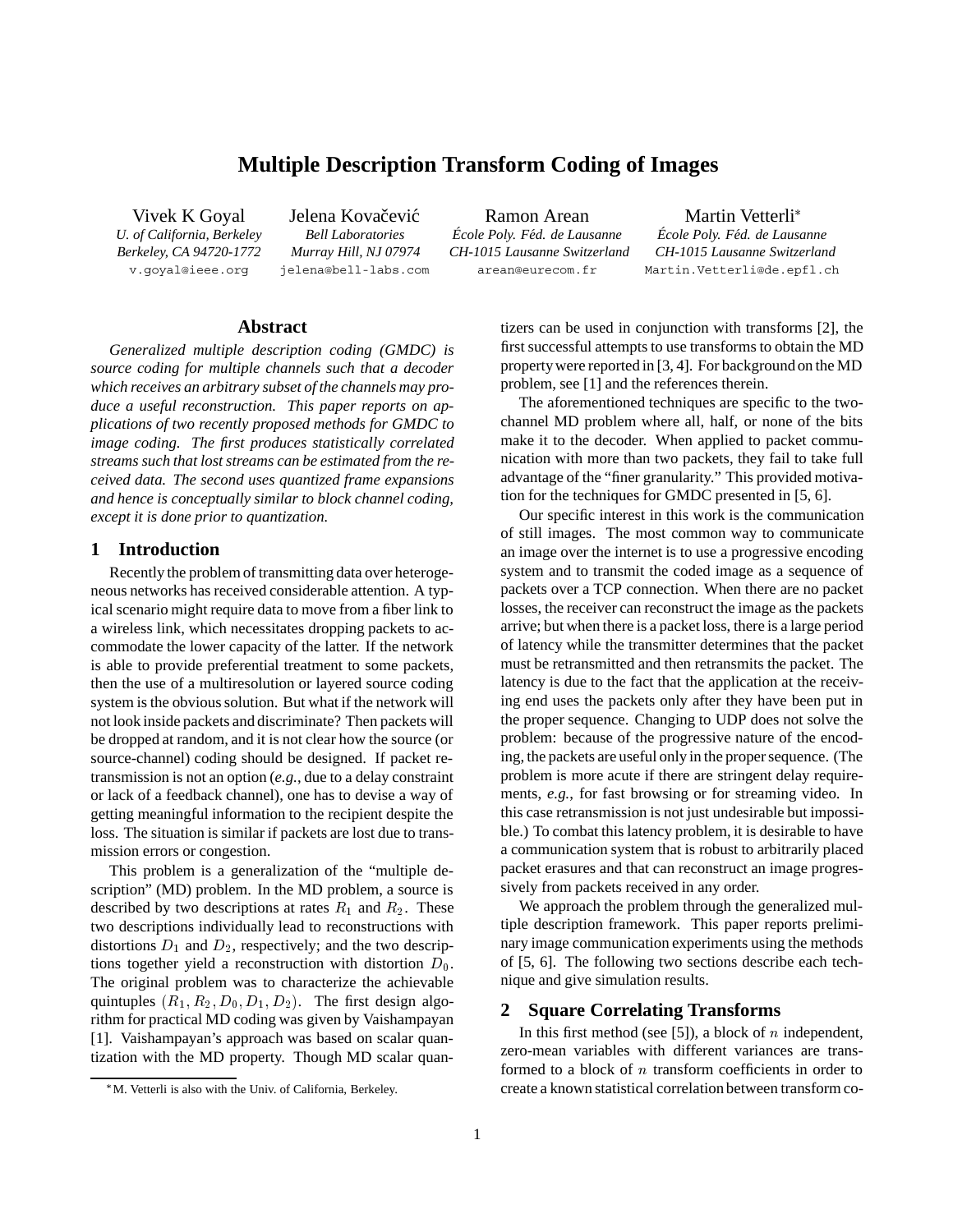efficients. The transform coefficients from one block are distributed to different packets so in the case of a packet loss, the lost coefficients can be estimated from the received coefficients. The redundancy comes from the relative inefficiency of scalar entropy coding on correlated variables. This method is a generalization of the technique proposed in [3, 4] for two channels.

The coding of a source vector  $x$  proceeds as follows:

- 1.  $x$  is quantized with a uniform scalar quantizer with step size  $\Delta: x_{q_i} = [x_i]_{\Delta}$ , where  $[\cdot]_{\Delta}$  denotes rounding to the nearest multiple of  $\Delta$ .
- 2. The vector  $x_q = [x_{q_1}, x_{q_2}, \dots, x_{q_n}]^T$  is transformed with an invertible, discrete transform  $\hat{T}$  :  $\Delta \mathbb{Z}^n \rightarrow$  $\Delta \mathbb{Z}^n, y = T(x_q).$
- 3. The components of  $y$  are independently entropy coded.

The discrete transform  $\hat{T}$  is related to a continuous transform <sup>T</sup> through "lifting." Starting with a linear transform  $T$  with determinant one, the first step in deriving a discrete version  $T$  is to factor  $T$  into a product of upper and lower triangular matrices with unit diagonals  $T = T_1 T_2 \cdots T_k$ . The discrete version of the transform is then given by

$$
\hat{T}(x_q) = \left[T_1 \left[T_2 \dots \left[T_k x_q\right]_\Delta\right]_\Delta\right]_\Delta. \tag{1}
$$

The lifting structure ensures that the inverse of  $\hat{T}$  can be implemented by reversing the calculations in (1):

$$
\hat{T}^{-1}(y) = \left[T_k^{-1} \dots \left[T_2^{-1} \left[T_1^{-1}y\right]_{\Delta}\right]_{\Delta}\right]_{\Delta}.
$$

When all the components of  $y$  are received, the reconstruction process is to (exactly) invert the transform  $T$  to get  $\hat{x} = x_a$ . The distortion is precisely the quantization error from Step 1. If some components of  $y$  are lost, they are estimated from the received components using the statistical correlation introduced by the transform  $T$ . The estimate  $\hat{x}$  is then generated by inverting T. The reader is referred to [5, 7] for the algebraic details.

The optimal design of the transform  $\hat{T}$  for Gaussian sources, where arbitrary (unequal, dependent) packet loss probabilities are allowed, is discussed in [5]. Here we consider the simpler case where packet losses are i.i.d. and the transform is implemented as parallel and/or cascade combinations of 2-by-2 transforms. It is shown in [5] that for coding a two-tuple source over two channels, where each is equally like to fail, it is sufficient to consider transforms of the form -

$$
T_a \stackrel{\triangle}{=} \left[ \begin{array}{cc} a & 1/(2a) \\ -a & 1/(2a) \end{array} \right]. \tag{2}
$$

We use this as a building block to form larger transforms; *e.g.*, as shown in Fig. 1. The cascade structure simplifies the



Figure 1: Cascade structure allows simple and efficient GMDC for more than two channels.

 $\mathbb{Z}^n \to$  encoding, decoding, and design when compared to using a general  $n \times n$  transform. Empirical evidence suggests that for  $n = 4$  and considering up to one component erasure, there is no performance penalty in restricting consideration to cascade structures.

#### **2.1 Application to images**

To demonstrate the efficacy of the correlating transform method for image coding, we consider the case of coding for four channels. This method is designed to operate on source vectors with uncorrelated components. We (approximately) obtain such a condition by forming vectors from DCT coefficients separated both in frequency and in space. A straightforward application proceeds in the following steps:

- 1. An 8-by-8 block DCT of the image is computed.
- 2. The DCT coefficients are uniformly quantized.
- 3. Vectors of length 4 are formed from DCT coefficients separated in frequency and space. The spatial separation is maximized, *i.e.*, for  $512 \times 512$  images, the samples that are grouped together are spaced by 256 pixels horizontally and/or vertically.
- 4. Correlating transforms are applied to each 4-tuple.
- 5. Entropy coding akin to that of JPEG is applied.

The system design is completed by determining which frequencies are to be grouped together and designing a transform (an  $(\alpha, \beta, \gamma)$ -tuple for use as in Fig. 1) for each group. This can be done based on training data. Even with, say, a Gaussian model for the source data, the transform parameters must be numerically optimized.<sup>1</sup>

We have simulated an abstraction of this system. If we were to use precisely the strategy outlined above, the importance of the DC coefficient would dictate allocating most of the redundancy to the group containing the DC coefficient.

 $1$ In the case of pairing transforms as in [4], the optimal pairing and allocation of redundancy between the pairs can be found analytically [7].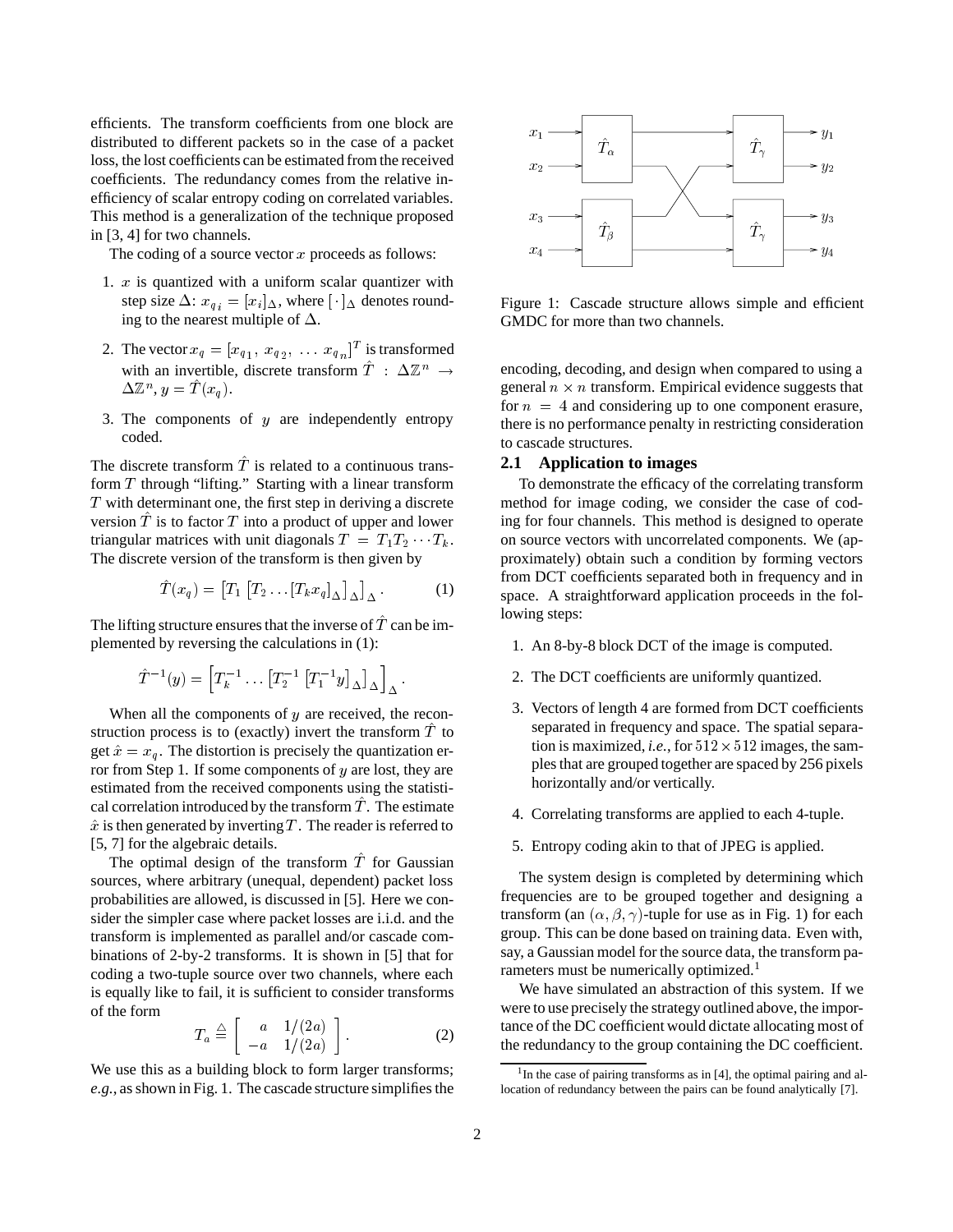

Figure 2: Rate-distortion results for the correlating transform method. Top (solid) and bottom (dashed) curves are for when all and three-fourths of the transmitted data arrives at the decoder, respectively.

Thus for simplicity we assume that the quantized DC coefficient is communicated reliably through some other means. We separate the remaining coefficients into those that are placed in groups of four and those that are sent by one of the four channels only. The optimal allocation of redundancy between groups is difficult, so we allocate approximately the same redundancyto each group. For comparison we consider a baseline system that also communicates the DC coefficient reliably. The AC coefficients for each block are sent over one of the four channels. The rate is estimated by sample scalar entropies.

Simulation results for the standard  $512 \times 512$  'Lena' image are given in Fig. 2. The curve type indicates whether all (solid) or three-fourths (dashed) of the transmitted data arrives at the decoder. The marker type differentiates the MD and baseline systems. For the MD systems, the objective redundancy in bits per pixel ( $\rho$  from [4, 5]) is also given. As desired, the MD system gives a higher quality image when one of four packets is lost at the expense of worse rate-distortion performance when there are no packet losses. Size  $128 \times 128$  sections of sample images are given in Fig. 3.

#### **2.2 Comments**

The results presented here are only preliminary because we have applied the techniques of [5] without much regard for the the structure and properties of images. The transform design is based on high-rate entropy estimates for uniformly quantized Gaussian random variables. Effects of coarse quantization, dead zone, divergence from Gaussianity, run length coding, and Huffman coding are neglected. Incorporating these will require a refinement of the theory



Figure 3: Results for correlating transform method at 1 bpp. Top row: no packet losses; bottom row: one packet lost. Left column: baseline system; right column: MD system.

and/or an expansive numerical optimization. Aside from transform optimization, this coder could be improved by using a perceptually tuned quantization matrix as suggested by the JPEG standard. Here we have used a constant quantization matrix for simplicity. With this type of tuning it should be possible to design a system which, say, performs precisely as well as the system in [3] when two or four of four packets arrive, but which performs better when one or three packets arrive.

A full image communication system would probably require packetization. We have not explicitly considered this, so we do not produce four streams with precisely the same number of bits. The expected number of bits for each stream is equal because of the form of (2). In contrast, with the transforms used in [4] one must multiplex the streams to produce packets of approximately the same size.

## **3 Overcomplete Frame Expansions**

Robustness to lost packets comes from redundancy in the source representation. In the previous technique, the redundancy is *statistical*: the distribution of one part of the representation is reduced in variance by conditioning on another part. The second method that we consider (see [6]) uses a *deterministic* redundancy between descriptions.

Consider a discrete block code which represents  $k$  input symbols through a set of  $n$  output symbols such that any  $k$ of the *n* can be used to recover the original  $k$ . (For con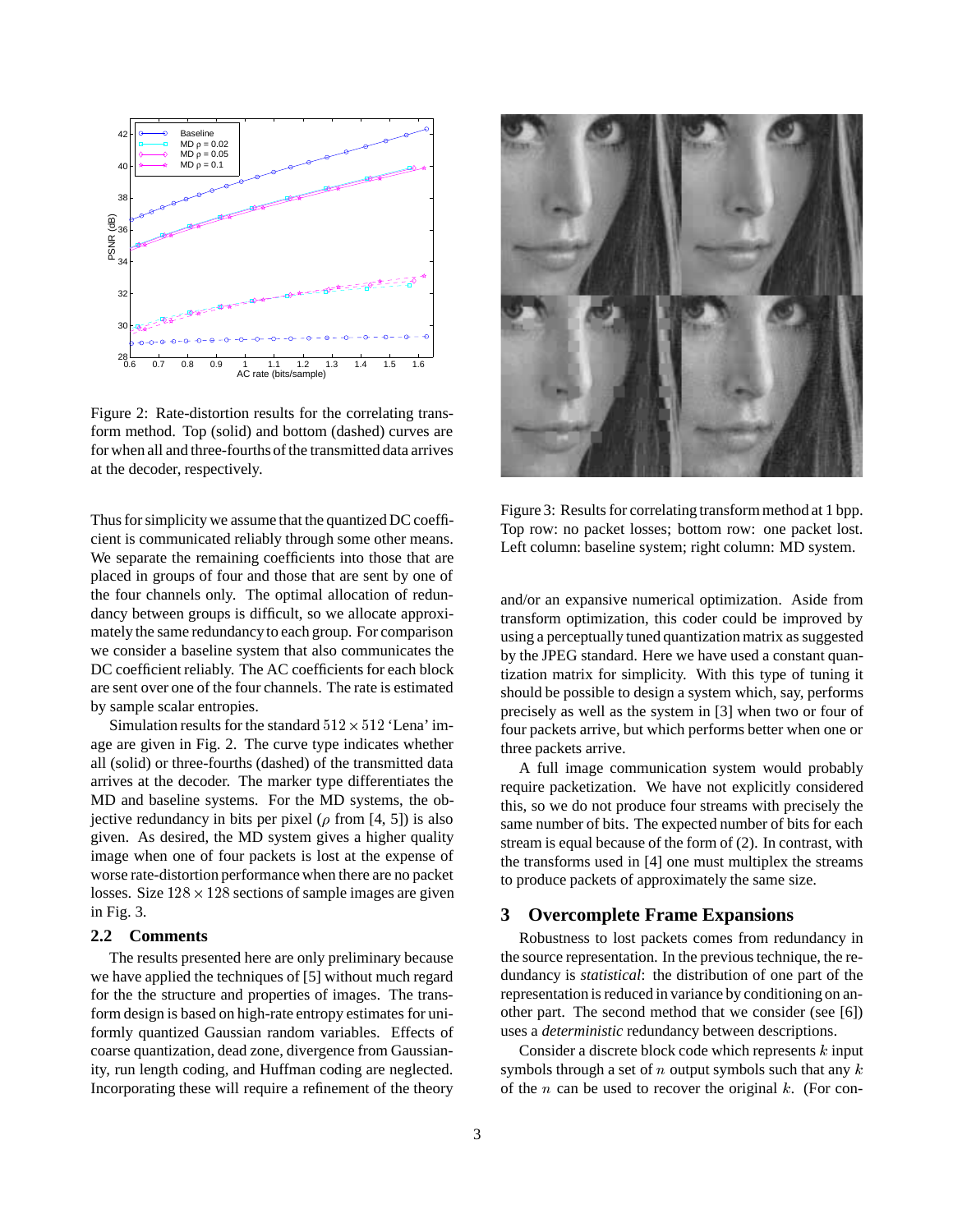creteness, this may be a systematic  $(n, k)$  Reed-Solomon code over  $GF(2^m)$  with  $n = 2^m - 1$  [8].) If the k input symbols are quantized transform coefficients, this may be a good way to communicate a <sup>k</sup>-dimensional source over an erasure channel that erases symbols with probability less than  $(n - k)/n$ . A problem with this approach is that except in the case that exactly  $k$  of  $n$  transmitted symbols are received, the channel has not been used efficiently. When more than  $k$  symbols are received, those in excess of  $k$  provide no information about the source vector; and when less than  $k$  symbols are received, it is computationally difficult to use more than just the systematic part of the code.

An alternative to (discrete) block coding was proposed in [6]. A linear transform from  $\mathbb{R}^k$  to  $\mathbb{R}^n$ , followed by scalar quantization, is used to generate  $n$  descriptions of a  $k$ -dimensional source. These  $n$  descriptions are such that a good reconstruction can be computed from any <sup>k</sup> descriptions, but also descriptions beyond the <sup>k</sup>th are useful and reconstructions from less than  $k$  descriptions are easy to compute.

Assume that we have a tight frame  $\Phi = {\{\varphi_m\}}_{k=1}^n \subset \mathbb{R}^k$  the with  $\|\varphi_m\| = 1$  for all m and that  $y = Fx$ , where F is the frame operator associated with  $\Phi$  (see [9] and references therein for details on frames). This vector passes through the scalar quantizer  $Q: \hat{y} = Q(y)$ . The entropy-coded components of  $\hat{y}$  can each be considered a description of x.

For simplicity, let us assume that  $Q$  is a uniform quantizer with step size  $\Delta$  and that  $n < 2k$ . If  $m \geq k$  of the components of  $\hat{y}$  are known to the decoder, then x can be specified to within a cell with diameter approximately equal to  $\Delta$  and thus is well approximated. Since the constraints on <sup>x</sup> provided by each description are independent, on average, the diameter is a nonincreasing function of <sup>m</sup>.

When  $m < k$  components of  $\hat{y}$  are received,  $\mathbb{R}^k$  can be partioned into an *m*-dimensional subspace and a  $(k - m)$ dimensional orthogonal subspace such that the component of  $x$  in the first subspace is well specified. With a mild zero-mean condition on the component in the latter space, a reasonable estimate of  $x$  is easily computed. For any  $m$ , estimating <sup>x</sup> can be posed as a simple least-squares problem.<sup>2</sup> An outline for an analysis using an additive white noise model for the quantization error is given in [6].

## **3.1 Application to images**

As an example, we consider a frame alternative to a  $(10, 8)$  block code. For the  $10 \times 8$  frame operator F we use a matrix corresponding to a length-10 real Discrete Fourier Transform of a length-8 sequence [9]. This can be constructed as  $F = [F^{(1)} \ F^{(2)}]$ , where

$$
F_{ij}^{(1)} = \frac{1}{2} \cos \frac{\pi (i-1)(2j-1)}{10}
$$
 and

$$
F_{ij}^{(2)} = \frac{1}{2} \sin \frac{\pi (i-1)(2j-1)}{10}, \ 1 \le i \le 10, \ 1 \le j \le 4.
$$

In order to profit from psychovisual tuning, we apply this technique to DCT coefficients and use quantization step sizes as in a typical JPEG coder. The coding proceeds as follows:

- 1. An 8-by-8 block DCT of the image is computed.
- 2. Vectors of length 8 are formed from DCT coefficients of like frequency, separated in space.
- 3. Each length 8 vector is expanded by leftmultiplication with  $F$ .
- 4. Each length 10 vector is uniformly quantized with a step size depending on the frequency.

The baseline system against which we compare uses the same quantization step sizes, but quantizes the DCT coefficients directly and then applies a systematic  $(10, 8)$  block code which can correct any two erasures. We assume that if there are more than two erasures, only the systematic part of the received data is used. (Maximum likelihood decoding would perform somewhat better, but is complex. In practice, one often discards the entire codeword if there are too many erasures.)

We have simulated the two systems with quantization step sizes conforming to a *quality* setting of 75 in the Independent JPEG Group's software.<sup>3</sup> For the 'Lena' image, this corresponds to a rate of about 0.98 bpp plus 25% channel coding. In order to avoid issues related to the propagation of errors in variable length codes, we consider an abstraction in which sets of coefficients are lost. The alternative would require explicitly forming ten entropy coded packets. The reconstruction for the frame method follows a least-squares strategy. For the baseline system, when eight or more of the ten descriptions arrive, the block code insures that the image is received at full fidelity. The effect of having less than eight packets received is simulated using the following combinatorial result: With  $e > n - k$  erasures distributed uniformly in a systematic  $(n, k)$  code, the probability that  $m$  data symbols are erased is

$$
\binom{n}{e}^{-1}\binom{k}{m}\binom{n-k}{e-m}
$$
 for  $e-(n-k) \le m \le \min(e,k)$ .

Numerical results are shown in Fig. 4 for one through ten received packets. As expected, the frame system has better performance when less than eight packets are received. It is disappointing to see that the frame system did not have better performance when all ten packets are received, as was expected. Sample images are given in Fig. 5. (From the

<sup>&</sup>lt;sup>2</sup>For  $m > k$ , a better estimate can be found by exploiting the boundedness of the quantization error [9].

<sup>3</sup>Version 6b of cjpeg. The current version is available at ftp://ftp.uu.net/graphics/jpeg/.